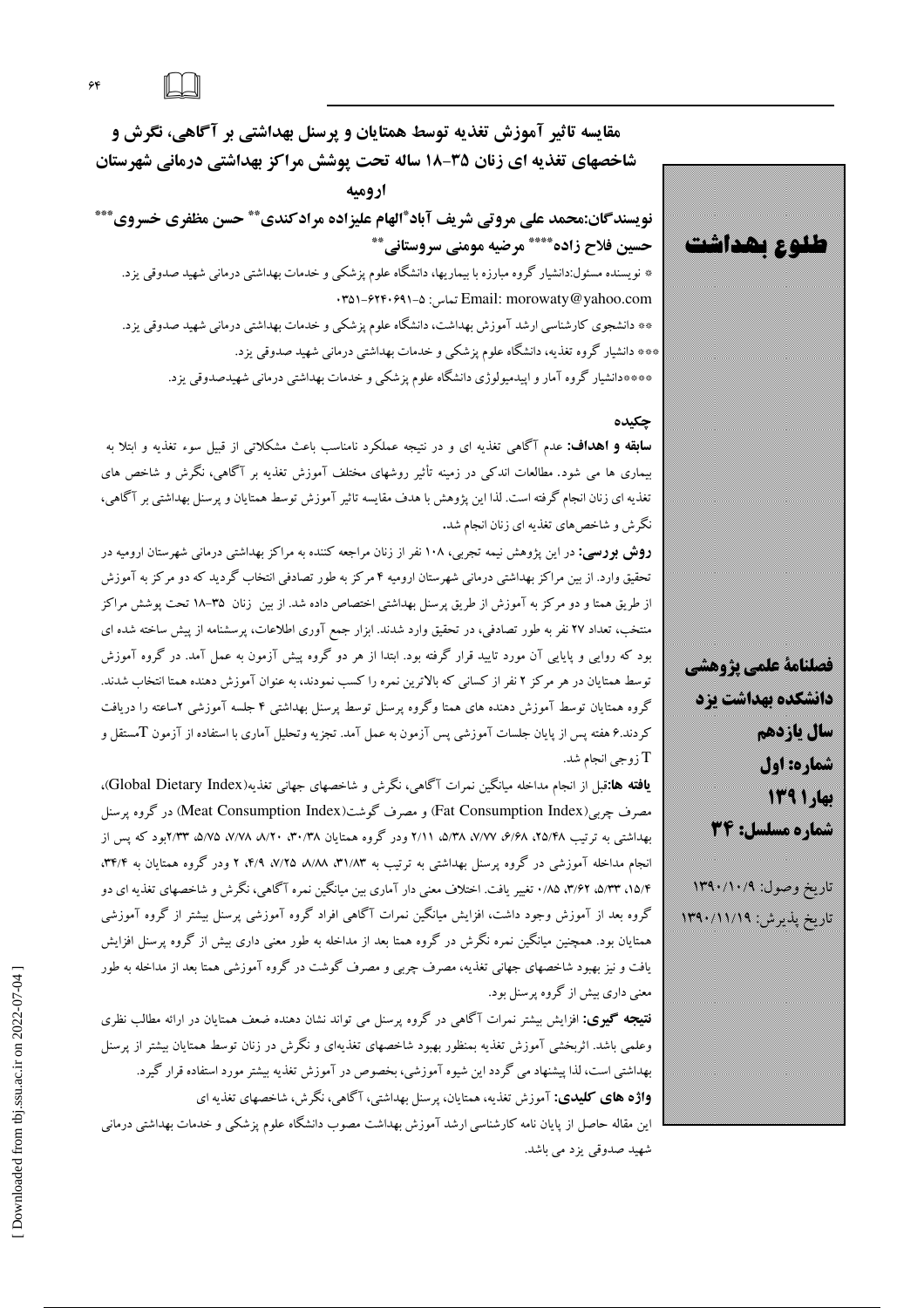مقدمه

تردیدی وجود ندارد که تغذیه هر فرد ارتباط تنگاتنگی با وضعیت سلامت جسمی و روحی او دارد و مصرف مقادیر کافی از مواد مغذی سبب حفظ سلامت فرد و افزایش کارآیی او مي گردد(۱). سوء تغذيه پروتئين-کالري يا کمبود انواع ریزمغذی ها در یک سرطیف سوء تغذیه غلط قرار دارد و بسیاری از بیماریهای مزمن مانند سرطانها، بیماریهای قلبی عروقي، ديابت و... همگي با افراط در مصرف برخي مواد مغذي با الگوهای غلط تغذیه مرتبط هستند(۲). از طرفی الگوی تغذیه در کل خاورمیانه و از جمله در ایران به سرعت در حال تغییر است. خاورمیانه بیشتر از همه کشورهای در حال توسعه دچار مصرف بیش ار حد نیاز انرژی است(۴،۳) و در این میان ایران نیز با وجود میزان قابل توجه سوء تغذیه، در گروه کشورهای مصرف كننده بيش از حد انرژى قرار دارد(٣).

امروزه ارتقاء سطح آگاهی های تغذیه ای جامعه یا به عبارت بهتر مبارزه با مشکل بی سوادی و عدم آگاهی، یکی از راه کارهای مفید برای کاهش سوء تغذیه و مشکلات تغذیه ای در سطح جامعه شناخته شده است (٢). همچنین مطالعات متعددی نشان داده اند که مین عملکرد تغذیه ای افراد و اطلاعات و آگاهی آنها در این زمینه رابطه معنی داری وجود دارد(۳)، لذا برنامههای ارتقاء سلامت در جامعه در صورتی موفق خواهند بود که با توجه به آگاهی، نگرش و عملکرد کنونی افراد طرح ریزی شوند (۴).

مطالعات انجام گرفته نشان می دهد که وضعیت تغذیه ای در زنان ایرانی در وضعیت مطلوبی قرار ندارد. شیوع قابل توجه سوء تغذیه و کمبود انواع ریز مغذیها در کودکان نیز نشانه

دیگری از پایین بودن آگاهی های تغذیه ای در زنان جامعه است(۷–۵). نقص در آگاهی های تغذیه ای در مبان افراد جامعه و از جمله زنان مختص کشور ما نیست، به طوری که در مطالعه ای در برزیل نیز مشخص شد که چاقی در میان کودکان با محدودیت دانش تغذیه ای و عادات غذایی غلط مرتبط است(۸). مطالعات دیگری در کشورهای آمریکا، سوریه و ژاپن نیز نشانگر وجود عادات غلط تغذیه ای و آگاهی ناکافی از تغذیه صحیح است(۱۱-۹). نکته جالب آن است که حتی در حضور آگاهی تغذیه ای، نحوه تبدیل آن به رفتارهای غذایی در گروههای مختلف متغیر است(۱۲).

با توجه به اهمیت سلامت تغذیه ای زنان هم به عنوان بخشی از اعضای جامعه و هم به عنوان نقش مادر از یک سو و با توجه به تاثیر زنان در حفظ و سلامت کودکان و سایر افراد خانواده از سوی دیگر، این گروه از جامعه می توانند به عنوان یک گروه هدف مناسب برای ارائه دانش های تغذیه ای و اصلاح رفتار تغذیه ای مطرح باشند (۱۳).

برای آموزش به گروهها و افراد مختلف روش های متفاوتی وجود دارد که تأثیر همه آنها یکسان نیست و لازم است تأثیر متفاوت آنها سنجبده شود. یکی از روش های آموزشی استفاده از همتایان است. همتایان تربیت شده با درگیر کردن همتایان خود از راههایی که پرسنل بهداشتی نمی توانند، می تواند با یکدیگر ارتباط برقرار کنند و اطلاعات را بطور مؤثری انتقال دهند و بصورت یک الگوی در دسترس، روی افراد همتای خود مؤثر باشند (١۴). آموزش توسط همتايان اين اجازه را مي دهد که آموخته ها، احساسات و نگرشها و ارزشها درمورد یادگرفتهها بهتر بیان شود و موا نع اجرایی رفتار بهداشتی باز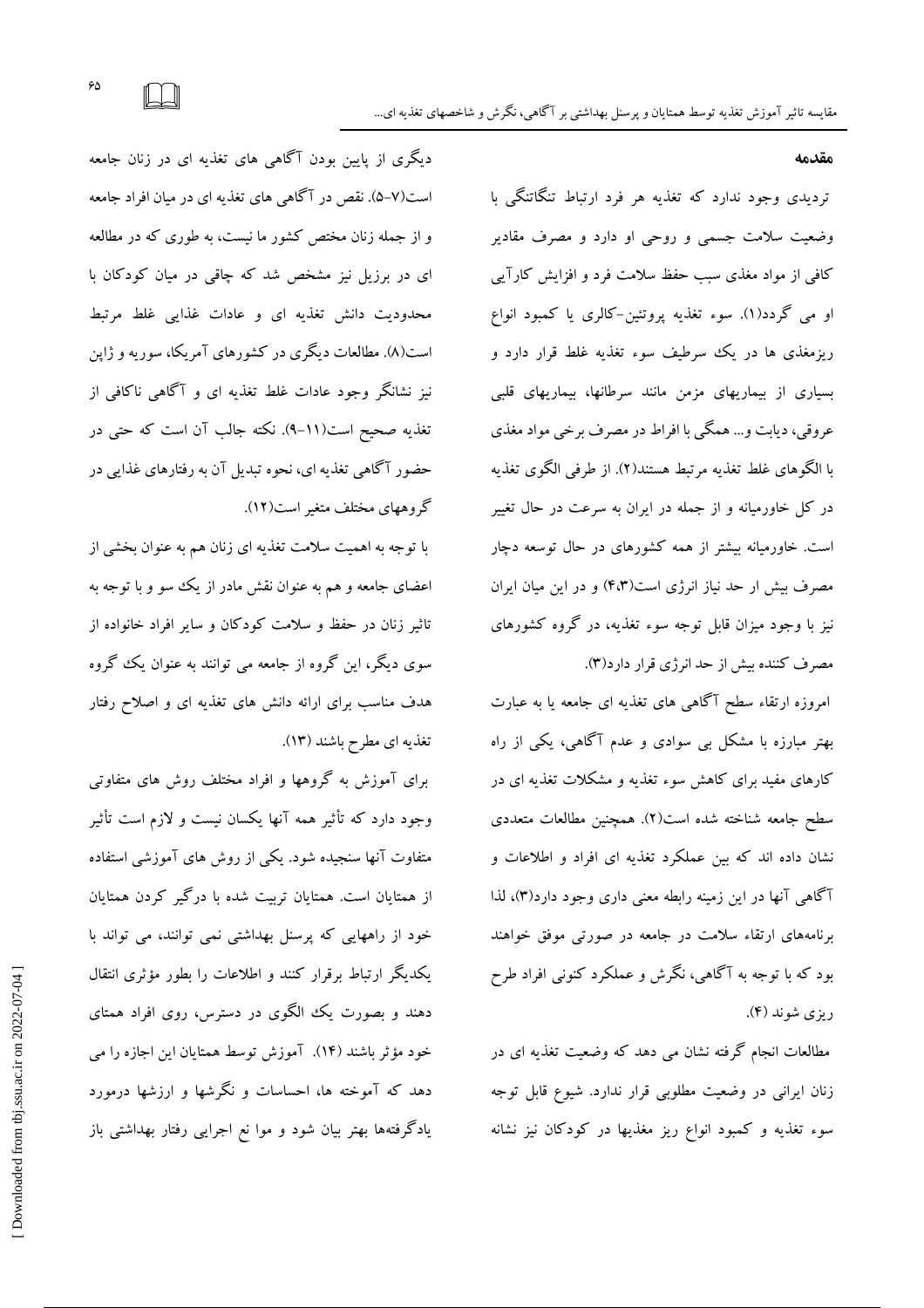شده و به صورت آزاد مورد بحث قرار گیرد. در نتیجه، یک گروه حل مسأله، با انرژی بالایی برای موفقیت در برنامه ایجاد می گردد (۱۵) از طرفی، ارزیابی اقتصادی آموزش توسط همتایان با سایر روشهای آموزش پیشگیری نیز در تحقیقات نشان داد آموزش توسط افراد همتا بسیار باصرفه و اقتصادی تر است(۱۶). علیرغم اینکه در مطالعاتی در زمینه ایدز(۱۷) ، خودآزمایی سرطان پستان(۱۸) وعملکرد جنسی(۱۹) به مقایسه رویکرد آموزشی همتایان با سایر روشها پرداخته اند اما در زمینه تغذیه این رویکرد مورد بررسی قرار نگرفته است، لذا این يژوهش با هدف مقايسه تاثير آموزش توسط همتايان و پرسنل بهداشتی بر آگاهی، نگرش و شاخصهای تغذیه ای زنان ۳۵– ۱۸ساله تحت یوشش مراکز بهداشتی درمانی شهرستان ارومیه انجام شد.

# روش بررسی

در این پژوهش نیمه تجربی، تأثیر آموزش تغذیه به دو روش آموزش توسط همتایان و آموزش توسط پرسنل بهداشتی بر روی آگاهی، نگرش و شاخصهای تغذیه ای زنان مراجعه کننده به مراکز بهداشتی درمانی شهرستان ارومیه، مورد بررسی قرار گرفت. حجم نمونه با در نظر گرفتن خطای نوع اول ۵٪ و توان آزمون ۸۰٪ برای رسیدن به اختلاف معنی دار ۵ نمره در میانگین نمره آگاهی در دو گروه و با توجه به انحراف معیار نمره آگاهی در مطالعات قبلی(S=۹)(۲۱) ، ۱۰۸ نفر (۵۴ نفر در هر گروه ) برآورد گردید. نمونه گیری به روش تصادفی چند مرحله ای انجام شد، بدین صورت که از بین مراکز بهداشتی درمانی شهرستان ارومیه ۴ مرکز به طور تصادفی انتخاب گردید که دو مرکز به طور تصادفی به آموزش از طریق همتا و دو

مرکز نیز به طور تصادفی به آموزش از طریق پرسنل بهداشتی اختصاص داده شد. گروههای آموزشی به طور تصادفی از بین زنان ۳۵–۱۸ ساله که برای دریافت خدمت به مراکز بهداشتی درمانی مراجعه می کردند و در آن مرکز نیز دارای پرونده خانوار بودند انتخاب شدند. سیس محقق در مورد ماهیت و هدف تحقیق به افراد توضیحات لازم را داده و پس از اخذ موافقت و گرفتن رضایت نامه افراد واجد شرایط در مطالعه وارد شدند. در ابتدا این تعداد به طور تصادفی به ۲ گروه ۶۰ نفره تقسیم شدند که پس از ریزش ۱۲ نفره در طول مطالعه در نهایت ۱۰۸ نفر باقی ماندند.

ابزار جمع آوری اطلاعات، پرسشنامه از پیش ساخته شده ای بود که روایی و پایایی آن مورد تایید قرار گرفته است(۲۰) و شامل چهار بخش بود. بخش اول شامل اطلاعاتی درباره سن، وضعیت تاهل، میزان تحصیلات و تعداد اعضای خانواده بود. بخش دوم مشتمل بر ۴۹ سوال چهار گزینه ای بود که آگاهی افراد مورد مطالعه را می سنجید. شیوه محاسبه نمرات آزمون میزان آگاهی، احتساب نمره صفر برای پاسخهای غلط و نمیدانم و نمره یک برای پاسخهای صحیح بود، لذا به دامنه نمرات آگاهی از ۰ تا ۴۹ بود. بخش سوم مشتمل بر ۱۹ سوال نگرشی بود که در یک مقیاس ۳ درجه ای لیکرت (موافقم تا مخالفم) نمرات١- تا١ تعلق مي گرفت و لذا دامنه نمره اين بخش از ۱۹– تا۱۹بود. بخش چهارم شامل رفتارهای تغذیه ای بود که بوسيله ۵۸ سوال ارزيابي مي شد. آزمودني در ياسخ به سؤالات می توانست نمرات ۰ تا ۲ دریافت کند که نمره بیشتر حاکی از بالاتر بودن میزان دریافتی ماده غذایی بود. برای مثال، برای سوال "چند بار در هفته معمولاً گوشت، تخم مرغ ویا فرآورده

 $\Box$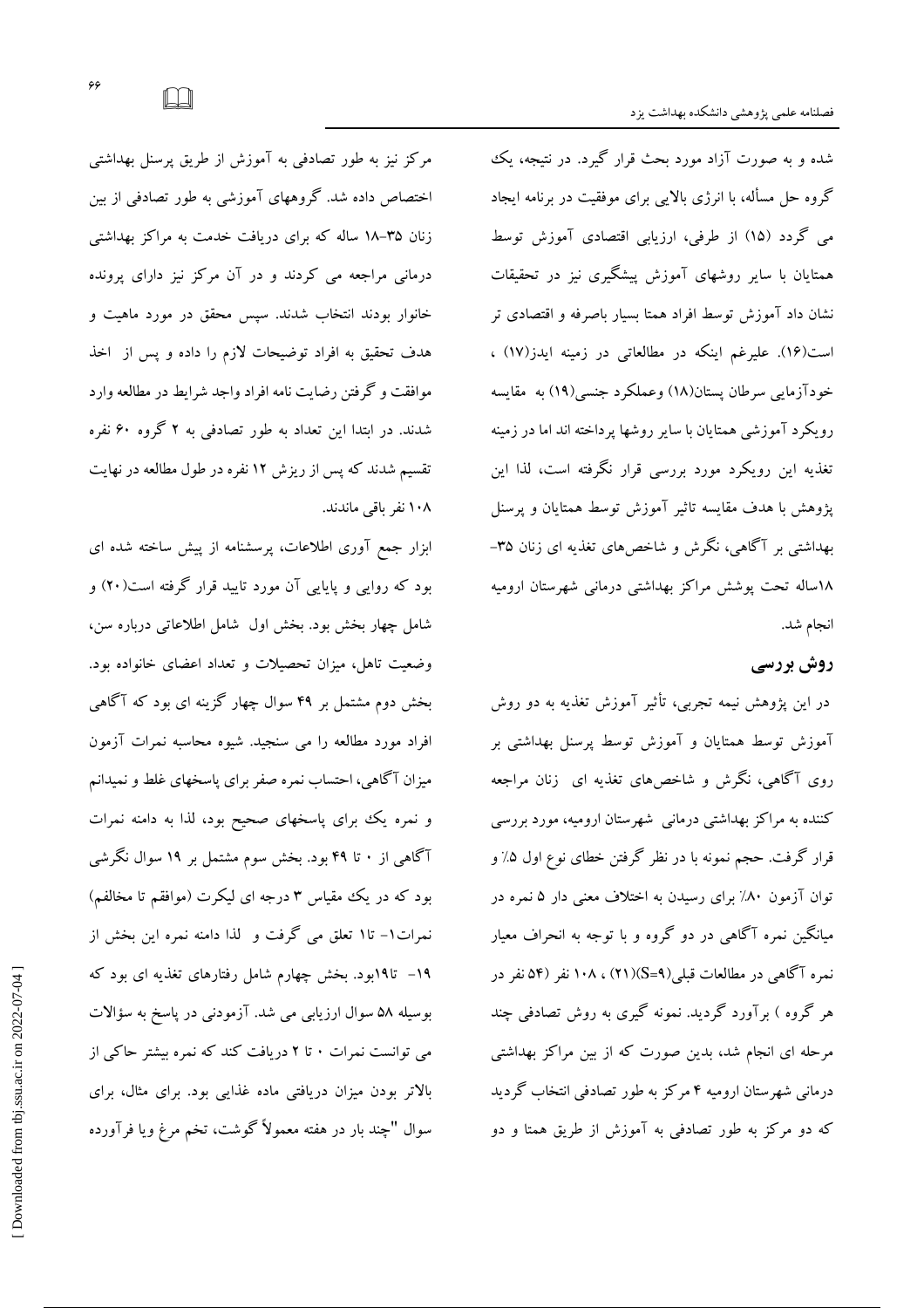های لبنیاتی مصرف می کنید؟" نمره صفر به مصرف ۱-۰ بار در هفته، نمره یک به مصرف ۳–۲ بار در هفته و نمره ۲ به مصرف چهار بار یا بیشتر در هفته اختصاص داده می شد. نمره كلى بوسيله حاصل جمع نمرات پاسخ سوالات شخص محاسبه می شد. در این مطالعه همچنین شاخص جهانی تغذیه (GDI) از کیفیت غذا بوسیله میانگین ۲۹ سوال بخش رفتارهای تغذیه ای در ۷ طبقه محاسبه شد. نمرات GDI پایین تر نشانگر رفتارهای تغذیه ای بهتر می باشند. انتظار می رفت که GDI پس از

اجرای برنامه آموزشی کاهش یابد. علاوه بر GDI ، دو شاخص مصرف گروههای خاص غذایی شامل منابع اصلی فرآورده های گوشتی و چربی نیز ارزیابی شد. شاخص مصرف چربی (FCI) به وسیله میانگین ۵ سوال در ۵ طبقه از میزان ورودی چربی و شاخص مصرف گوشت (MCI) توسط میانگین ۸ سوال در ۴ طبقه مرتبط با میزان ورودی گوشت محاسبه گردید. نحوه محاسبه نمرات FCI، GDI، MCI در جدول شماره یک آمده است.

| سؤ الات                                                                            |                       | درجه بندي                 |                       |  |
|------------------------------------------------------------------------------------|-----------------------|---------------------------|-----------------------|--|
|                                                                                    | ۲                     |                           |                       |  |
| شاخص جهاني تغذيه                                                                   | ۴ یا بیشتر            | $Y - Y$                   | $\cdot - \wedge$      |  |
| ۱- چند بار در هفته فست فود می خورید؟(۴ سوال)                                       | کمتر از ۱۴            | $1F-7\Lambda$             | ۲۸ یا بیشتر           |  |
| ۲= چند بار در هفته میوه و یا سبزیجات مصرف می کنید؟(۷ سوال)                         | كمتر از ۱             | $1 - 7$                   | ۳ یا بیشتر            |  |
| ۳– چند بار در هفته حبوبات، مرغ، پروتئین سویا ویا ماهی مصرف می کنید؟(۴ سوال)        | ۴ یا بیشتر            | $Y - Y$                   | $\cdot - \cdot$       |  |
| ۴- چند بار در هفته شیرینیجات مصرف می کنید؟(۶ سوال)                                 | ۴ یا بیشتر            | $Y - Y$                   | $\cdot$ - $\setminus$ |  |
| ۵– چند بار در هفته روغن هیدروژنه، پیه ،چربی های حیوانی یا کره می خورید؟ (۴ سوال)   | ۴ یا بیشتر            | $Y - Y$                   | $\cdot - \Lambda$     |  |
| ۶– چند بار در هفته گوشت،تخم مرغ ویا کلیه فرآورده های لبنی را مصرف می کنید؟(۴ سوال) |                       |                           |                       |  |
| ٧- چند بار در هفته روغن غیرهیدروژنه وروغن زیتون می خورید؟(٢ سوال)                  |                       |                           |                       |  |
| شاخص مصرف چربی                                                                     | کمتر از ۵             | $\Delta-\hat{z}$          | ۷یا بیشتر             |  |
| ۱- چند بار در هفته روغن هیدروژنه می خورید؟(۱ سوال)                                 | <b>۳</b> بار یا بیشتر | $1 - 7$                   |                       |  |
| ۲- چند بار در هفته کره مایع می خورید؟ (۱سوال)                                      | <b>۳</b> بار یا بیشتر | $1 - 7$                   |                       |  |
| ۳- چند بار در هفته کره می خورید؟ (اسوال)                                           | <b>۳</b> بار یا بیشتر | $\lambda - \lambda$       |                       |  |
| ۴- چند بار در هفته چربی حیوانی می خورید؟(۱ سوال)                                   | ۳بار یا بیشتر         | $\lambda - \lambda$       |                       |  |
| ۵– چند بار در هفته روغن مایع می خورید؟(۱ سوال)                                     | کمتر از ۱             | $\lambda - \lambda$       | ۴بار یا بیشتر         |  |
| ۶– چند بار در هفته روغن زیتون می خورید؟(۱ سوال)                                    | کمتر از ۱             | $\mathcal{N}-\mathcal{N}$ | ۴بار یا بیشتر         |  |
| شاخص مصرف گوشت                                                                     |                       |                           |                       |  |
| ۱– چند بار در هفته گوشت می خورید؟ (۱سوال)                                          | ۴ یا بیشتر            | $Y - Y$                   | $\cdot - \cdot$       |  |
| ۲- چند بار در هفته سوسیس، کالباس می خورید؟(۲ سوال)                                 | ۴ یا بیشتر            | $Y - Y$                   | $\cdot - \cdot$       |  |
| ۳– جند بار در هفته جگر، شش یا کلیه می خورید؟ (۳سوال)                               | ۲ یا بیشتر            | $\sqrt{ }$                |                       |  |
| ۴– چند بار در هفته مرغ ویا ماهی می خورید(۲ سوال)                                   | كمتر از يك            | $\mathcal{N}-\mathcal{N}$ | ۳بار یا بیشتر         |  |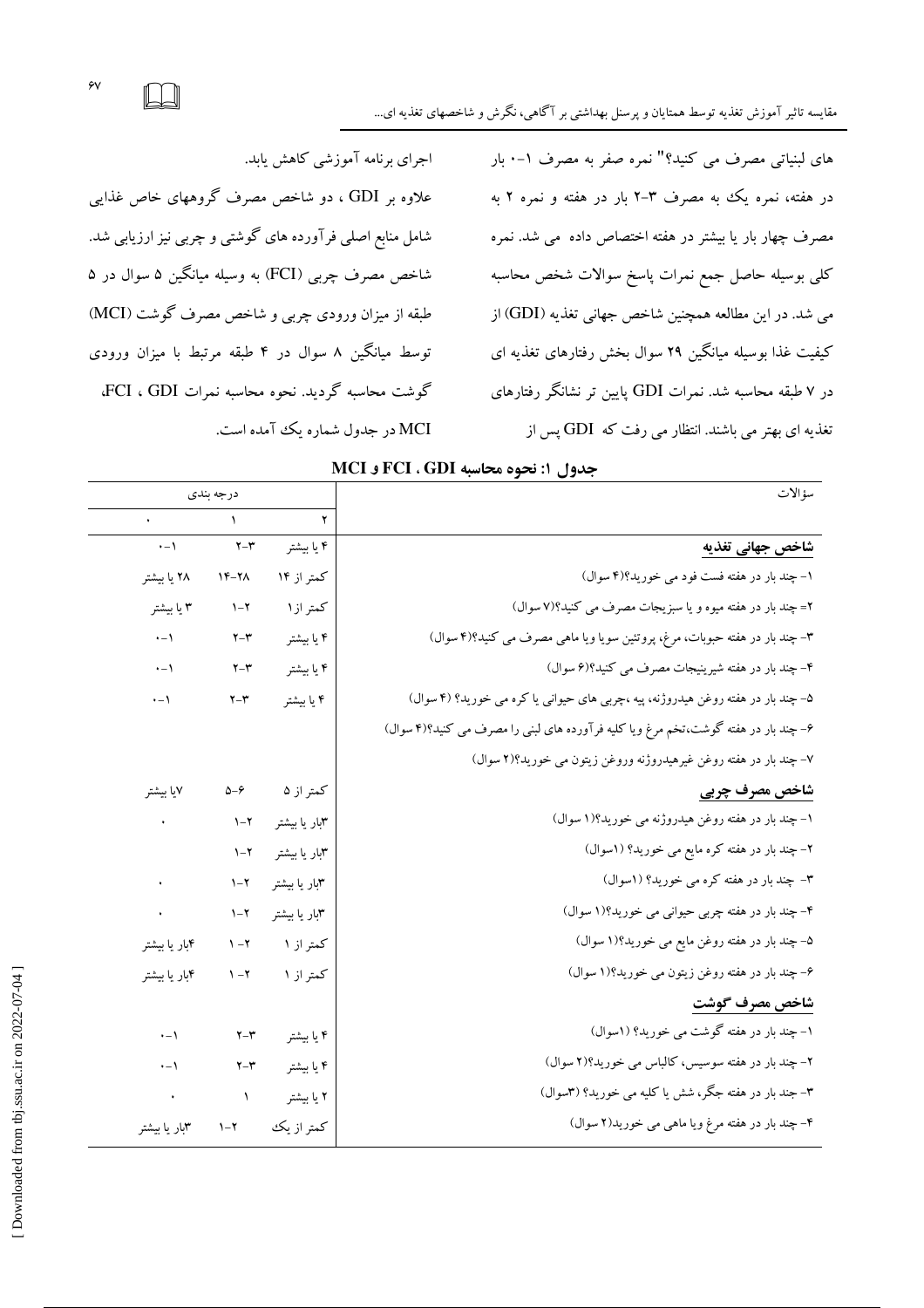روش اجرای مطالعه بدین صورت بود که ابتدا از هر دو گروه پیش آزمون به عمل آمد. در گروه آموزش توسط همتایان در هر مرکز ۲ نفر از کسانی که بالاترین نمره آگاهی را کسب نمودند، بر اساس تمایلشان به عنوان آموزش دهنده همتا انتخاب شدند. آموزش دهنده های همتا ۴ جلسه آموزشی ۲ ساعته حضوری را توسط یکی از محققین دریافت کردند تا برای انجام آموزش مهارت و آگاهی کافی را کسب نمایند. محتوی آموزشی عیناً در اختیار پرسنل بهداشتی نیز قرار گرفت.

به منظور برگزاری بهتر جلسات آموزشی و به دلیل محدودیت فضای آموزشی برای هر دو روش آموزشی همتایان و پرسنل بهداشتی دو مرکز در نظر گرفته شد. بدین صورت که جلسات آموزشی در هر دو روش برای گروههای ۳۰ نفره انجام گرفت. برای آموزش تغذیه، آموزش دهندگان همتا ۴ جلسه آموزش ۲ ساعته همراه با سخنرانی، پرسش و پاسخ و بحث گروهی برای افراد گروه مورد مداخله برگزار کردند. در گروه آموزشی توسط پرسنل بهداشتی نیز دو تن از پرسنل بهداشتی درمانی، برای هر گروه ۴ جلسه آموزشی ۲ ساعته همراه با سخنرانی، پرسش و پاسخ و بحث گروهی برگزار کردند. در پایان جلسات آموزشی، از هر دو گروه بعد از گذشت ۶ هفته پس آزمون به عمل آمد.

افراد شرکت کننده با رضایت کامل (کتبی) در تحقیق مشارکت داشتند. تجزیه و تحلیل داده ها با استفاده از نرم افزار آماری ۵. T – paired و آزمونهای آماری $T$  مستقل و SPSS ۱۱ انجام شد.

#### يافته ها

واحدهای پژوهش در دو گروه آموزشی توسط همتایان و یرسنل بھداشتی از نظر میانگین سنی (p=۰/۰۶۷)، سطح تحصيلات (p=۰/۳۷۴ )، وضعيت تاهل(p=۰/۰۷۲)، و بعد خانوار (p=۰/۳۷۴)، با هم تفاوت آماری معنی داری نداشتند. مقايسه ميانگين نمرات آگاهي قبل و بعد از مداخله آموزشي بين گروه پرسنل و همتایان درجدول ۲ آمده است. نتیجه آزمون T مستقل در خصوص این متغیر حاکی از آن است که بین نمرات آگاهی قبل از مداخله بین دو گروه اختلاف معنی دار آماری وجود داشت (p=۰/۰۰۱). میانگین نمره آگاهی بعد از مداخله آموزشي نيز بين دو گروه اختلاف معنى داري نشان داد (۰/۰۰۹ \_p). اما افزایش میانگین نمرات آگاهی افراد گروه آموزش توسط پرسنل بیشتر از تغییرات میانگین نمره آگاهی افراد گروه آموزش توسط همتابان است.

جدول ۲: توزیع میانگین وانحراف معیار آگاهی در مورد تغذیه در دو گروه همتایان و پرسنل بهداشتی قبل وبعد از مداخله آموزشی

| ميانگين±انحراف معيار            | $T$ -نتيجه آزمون                | بعد از مداخله                                                        | قبل از مداخله                                               |                |
|---------------------------------|---------------------------------|----------------------------------------------------------------------|-------------------------------------------------------------|----------------|
| اختلاف قبل وبعد                 | paired                          | ميانگين±انحراف معيار                                                 | ميانگين±انحراف معيار                                        | گروه           |
| $9/40 \pm 6/11$                 | $P = \cdot / \cdot \cdot \cdot$ | $T1/\Lambda T \pm 9/35$                                              | $Y\Delta/F\Delta \pm \mathcal{S}/\Delta$                    | پرسنل          |
|                                 | $T = -\lambda/3r$               |                                                                      |                                                             |                |
| $f/\cdot \Delta \pm r/\gamma q$ | $P = \cdot / \cdot \cdot \cdot$ | $\mathbf{r} \mathbf{r}$ / $\mathbf{r} \pm \mathbf{r}$ / $\mathbf{v}$ | $\mathbf{r} \cdot \mathbf{r} + \mathbf{r} \cdot \mathbf{r}$ | همتاىان        |
|                                 | $T = -9/A9$                     |                                                                      |                                                             |                |
| $P = \cdot/\cdot \cdot f$       |                                 | $P = \cdot / \cdot \cdot$                                            | $P = \cdot / \cdot \cdot \cdot$                             | نتيجه آزمون    |
| $T = -Y/9T$                     |                                 | $T = Y/2$                                                            | $T = \frac{\epsilon}{2}$                                    | سستقل $\Gamma$ |
|                                 |                                 |                                                                      |                                                             |                |

 $\Box$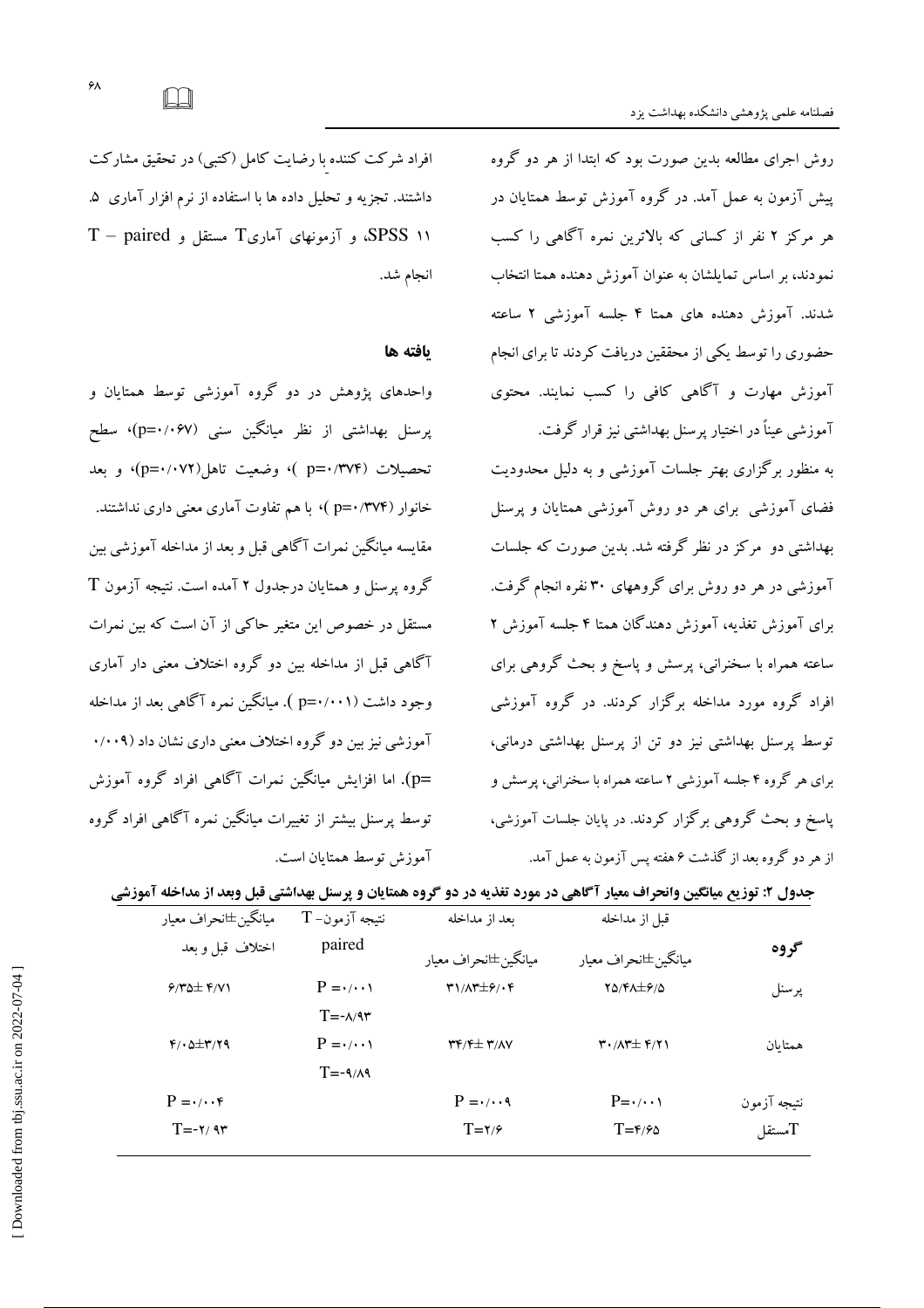نداشته است، نتیجه حاصل از آزمون  $\mathrm{T}$  مستقل در مورد این سه شاخص حاکی از آن است که در خصوص مبانگین نمرات کسب شده توسط گروههای مورد مداخله در بعداز مداخله آموزشی بین دو گروه اختلاف معنی داری وجود دارد و میانگین نمرات این شاخصها در هر دو گروه بعد از مداخله کاهش یافته است اما بهبود شاخصهای فوق در گروه آموزشی همتا بعد از مداخله به طور معنی داری بیش از گروه پرسنل بوده است. در خصوص نگرش، نتایج حاکی از آن است که که قبل از مداخله آموزشی، دو گروه در شرایط تقریباً یکسانی قرارداشتند و بعداز مداخله آموزشی نگرش در هر دو گروه افزایش یافته است اما براساس نتایج میانگین نمره نگرش در گروه همتا بعد از مداخله به طور معنی داری بیش از گروه پرسنل افزایش یافته است(جدول ٣).

جداول ۴تا۶ نیز نشان دهنده این است، که از نظر شاخصهای MCI ، FCI ،GDI قبل از مداخله در گروههای آموزشی همتایان وپرسنل بهداشتی تفاوت آماری معنی داری وجود

جدول ۳: توزیع میانگین وانحراف معیار نگرش در مورد تغذیه در دو گروه همتایان و پرسنل بهداشتی قبل وبعد از مداخله

| <b>آمورشی</b>                              |                                              |                                                                    |                                                                     |             |  |
|--------------------------------------------|----------------------------------------------|--------------------------------------------------------------------|---------------------------------------------------------------------|-------------|--|
| ميانگين±انحراف معيار                       | $\rm T$ -نتيجه آزمون                         | بعد از مداخله                                                      | قبل از مداخله                                                       |             |  |
| اختلاف قبل و بعد                           | paired                                       | مبانگين#نحراف معيار                                                | ميانگين±انحراف معيار                                                | گروه        |  |
| $Y/5Y \pm Y/Y \cdot Y$                     | $P = \cdot / \cdot \cdot \cdot$              | $\Lambda/\Lambda\Lambda \pm \mathfrak{F}/\mathfrak{A}\mathfrak{r}$ | $9/9$ $\pm$ $\Delta$ /۴۴                                            | پرسنل       |  |
|                                            | $T = -\frac{\epsilon}{v}$                    |                                                                    |                                                                     |             |  |
|                                            | $P = \cdot / \cdot \cdot \cdot$              | $10/F. V\pm 7/00$                                                  |                                                                     | همتاىان     |  |
| $V/Y \cdot \pm \Upsilon/99$                | $T = -\gamma \mathcal{F}/\gamma \mathcal{V}$ |                                                                    | $\lambda$ / $\mathbf{Y} \cdot \pm \mathbf{F}$ / $\Delta \mathbf{F}$ |             |  |
| $P = \cdot / \cdot \cdot \cdot$            |                                              | $P = \cdot / \cdot \cdot \cdot$                                    | $P = \cdot \wedge \vee \vee$                                        | نتيجه آزمون |  |
| $T = \lambda / \lambda \cdot \mathfrak{r}$ |                                              | $T = \lambda/\mathcal{F}$                                          | $T = \frac{1}{2}$                                                   | Tمستقل      |  |

# جدول ۴: توزیع میانگین وانحراف معیار GDI(شاخص جهانی رژیم غذایی) در مورد تغذیه در دو گروه همتایان و پرسنل بهداشتی قبل وبعد از مداخله آموزشی

| ميانگين±انحراف معيار<br>اختلاف قبل وبعد | نتيجه آزمون= T<br>paired                                  | بعد از مداخله<br>ميانگين±انحراف معيار<br>$V/Y\Delta\pm Y/\Delta$ | قبل از مداخله<br>ميانگين±انحراف معيار<br>$V/VV \pm Y/FF$ | گروه        |
|-----------------------------------------|-----------------------------------------------------------|------------------------------------------------------------------|----------------------------------------------------------|-------------|
| $-7/00 \pm 1/19$                        | $P = \cdot / \cdot \cdot \cdot$<br>$T = \sqrt{3} \cdot 7$ | $\Delta$ /۳۳ $\pm$ 1/79                                          | $V/\Lambda\Lambda\pm 1/\Lambda$                          | همتاىان     |
| $P = \cdot / \cdot \cdot \cdot$         |                                                           | $P = \cdot / \cdot \cdot \cdot$                                  | $P = \cdot / \sqrt{2}$                                   | نتيجه آزمون |
| $T = -9/VPA$                            |                                                           | $T = -\Delta/\cdot \hat{r}$                                      | $T = \cdot 79A$                                          | Tمستقل      |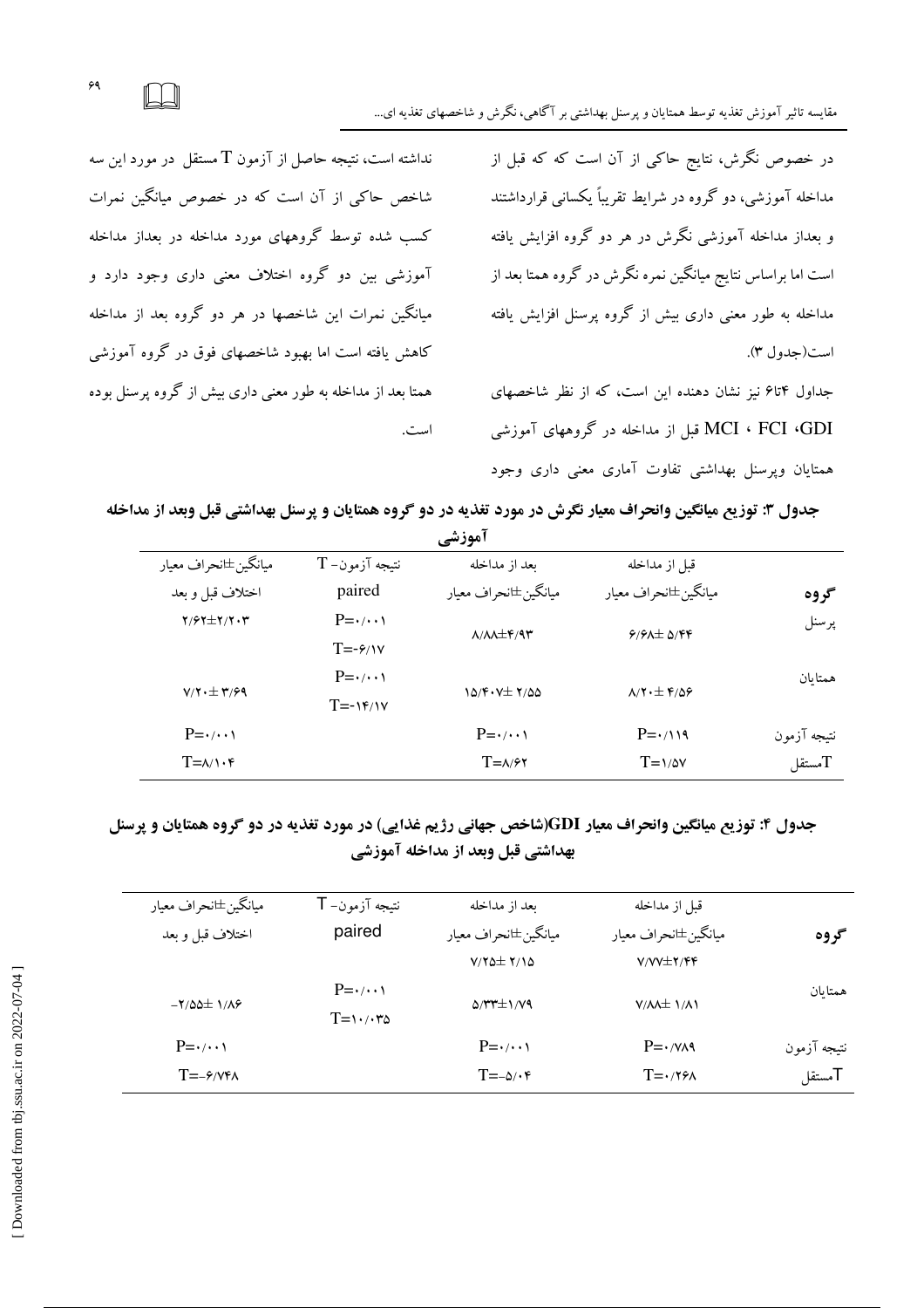| قبل وبعد از مداخله آموزشي       |                                 |                                                       |                                   |             |  |
|---------------------------------|---------------------------------|-------------------------------------------------------|-----------------------------------|-------------|--|
| ميانگين±انحراف معيار            | ${\sf T}$ نتيجه آزمون           | بعد از مداخله                                         | قبل از مداخله                     |             |  |
| اختلاف قبل وبعد                 | paired                          | ميانگين±انحراف معيار                                  | ميانگين±انحراف معيار              | گروه        |  |
| $-\cdot$ /FAI $\pm$ 1/1V        | $P = \cdot / \cdot \cdot \cdot$ | $Y/9.1 + Y/7.$                                        |                                   | پرسنل       |  |
|                                 | $T = -9/1V$                     |                                                       | $\Delta$ /۳ $\Delta$ $\pm$ ۲/۳۹   |             |  |
|                                 | $P = \cdot / \cdot \cdot \cdot$ |                                                       |                                   | همتاىان     |  |
| $-Y/17\pm 7/7V$                 | $T = -\frac{Y}{Y}$              | $\mathbf{Y}/\mathbf{Y}$ $\pm$ $\mathbf{Y}/\mathbf{Y}$ | $\Delta/V\Delta\pm$ $1/\Lambda$ . |             |  |
| $P = \cdot / \cdot \cdot \cdot$ |                                 | $P = \cdot / \cdot \cdot \cdot$                       | $P = \cdot / \cdot \sqrt{9}$      | نتيجه آزمون |  |
| $T = -\mathbf{y}/\mathbf{y}$    |                                 | $T = \lambda/\hat{r}$                                 | $T = \frac{1}{2}$                 | Tمستقل      |  |

جدول ۵: توزیع میانگین وانحراف معیار FCI (شاخص مصرف چربی ) در مورد تغذیه در دو گروه همتایان و پرسنل بهداشتی

جدول ۶: توزیع میانگین وانحراف معیار MCI(شاخص مصرف گوشت) در مورد تغذیه در دو گروه همتایان و پرسنل بهداشتی

| <b>قبل وبعد از مداحله آموزشی</b> |                                 |                                   |                            |             |  |
|----------------------------------|---------------------------------|-----------------------------------|----------------------------|-------------|--|
| ميانگين±انحراف معيار             | $\rm T$ -نتيجه آزمون            | بعد از مداخله                     | قبل از مداخله              |             |  |
| اختلاف قبل وبعد                  | paired                          | ميانگين±انحراف معيار              | ميانگين±انحراف معيار       | گروه        |  |
| $-\cdot/111 \pm \cdot/7V1$       | $P = \cdot / \cdot \tau$        | $Y\pm 1/19V$                      | $Y/11 \pm 1/79$            | پرسنل       |  |
|                                  | $T = Y/190$                     |                                   |                            |             |  |
| $-\cdot$ /VYY $\pm$ $\sqrt{7}$ . | $P = \cdot / \cdot \cdot \cdot$ | $1/91 \pm 1/10$                   | $Y/YY^{\pm}$ )/۳ $\Lambda$ | همتاىان     |  |
|                                  | $T = \frac{\epsilon}{3}$        |                                   |                            |             |  |
| $P = \cdot / \cdot \cdot \cdot$  |                                 | $P = \cdot / \cdot \Delta \Delta$ | $P = \cdot 797$            | نتيجه آزمون |  |
| $T = -r/29$                      |                                 | $T = -1/951$                      | $T = \frac{1}{2}$          | Tمستقل      |  |
|                                  |                                 |                                   |                            |             |  |

### بحث ونتيجه كيرى

بر اساس نتایج این مطالعه در هر دو گروه مداخله (همتایان ویرسنل بهداشتی)، میزان آگاهی از پیش آزمون به پس آزمون افزایش یافت. این امر تأثیر مثبت مداخله آموزشی (توسط گروه همتایان وپرسنل بهداشتی) را در ارتقاء سطح آگاهی زنان تحت یوشش مراکز بهداشتی درمانی ارومیه در مورد تغذیه نشان داد. سایر مطالعات نیز بیانگر تاثیر مثبت آموزش در ارتقاء سطح آگاهی گروههای مورد مداخله می باشد (۲۳–۲۱). اما نتایج بیانگر آن است که گروه آموزش پرسنل بهداشتی نسبت به گروه آموزشی همتایان به طور معناداری آگاهی گروههای مورد

مداخله را بیشتر افزایش داده است. که این امر می تواند ناشی از ضعف همتایان در انتقال مطالب نظری و علمی به گروه هدف و فهماندن مطالب باشد.

مطالعه عزیزی و همکاران، با عنوان مقایسه اثر آموزش پیشگیری از ایدز توسط پزشک، همسالان و توزیع پمفلت بر آگاهی دانش آموزان دختر دبیر ستانی کرمانشاه نیز نشان داد که آموزش توسط پرسنل بهداشتی موثرتر از روش های آموزشی دیگر در ارتقاء آگاهی گروههای مورد مداخله بوده است که با نتایج مطالعه حاضر همخوانی دارد (١٧). مطالعه اکبرزاده و همکاران نیز با عنوان مقایسه تاثیر آموزش خودآزمایی پستان توسط همسالان و

 $\Box$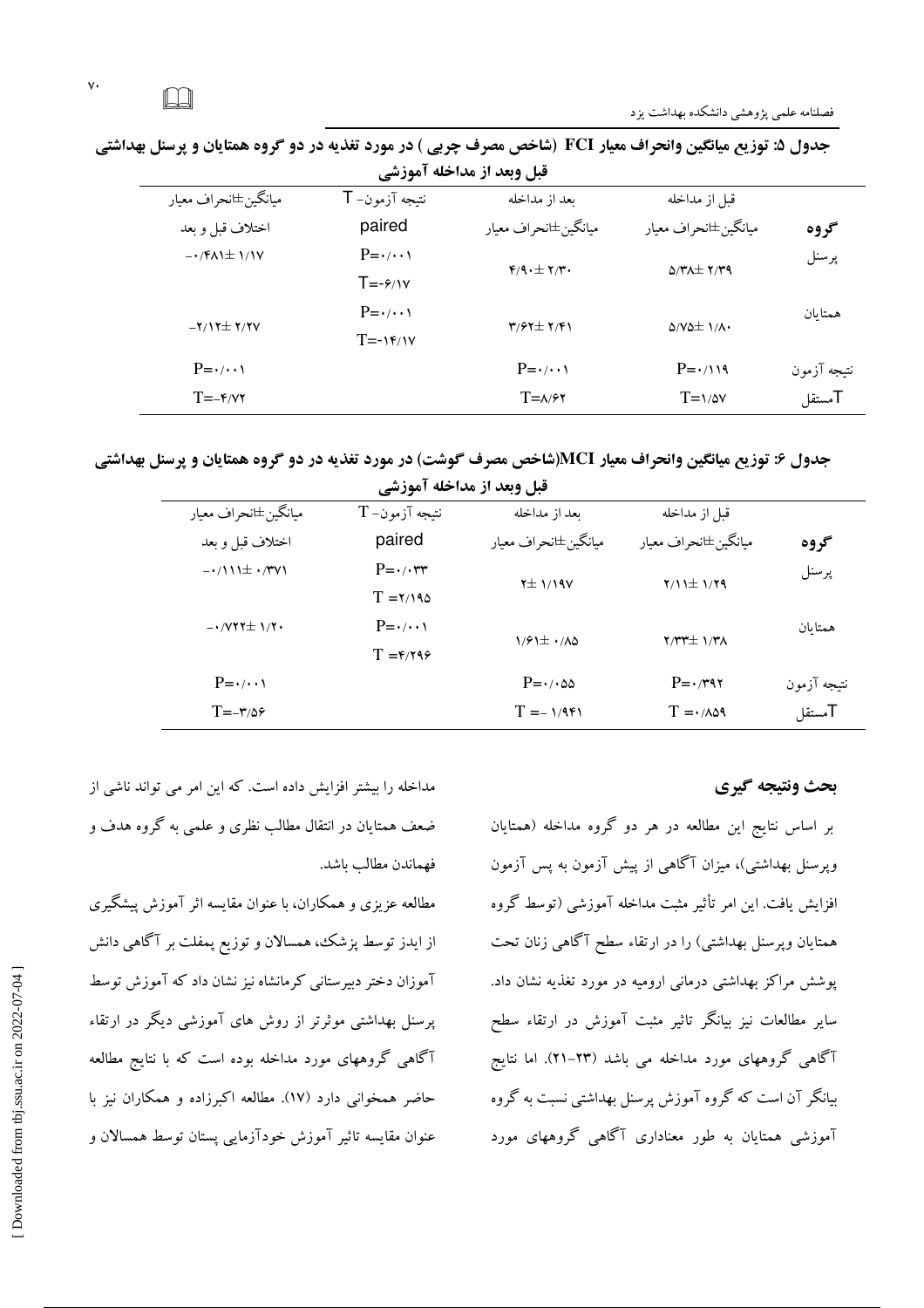پرسنل بهداشتی بر آگاهی و نگرش دانشجویان نشان داد که آموزش توسط گروه همتایان بیشتر از آموزش توسط پرسنل بهداشتی در آگاهی دانشجویان بلافاصله بعد از آموزش و ۶ هفته پس از آن موثر بوده است (١٨). كه با نتايج مطالعه حاضر همسو نمي باشد. دليل اين امر مي تواند آمادگي ذهني بيشتر دانشجويان برای ارائه و دریافت بحثهای نظری و علمی و در نتیجه افزایش آگاهي آنان باشد.

یافته ها ی مطالعه حاضر همچنین بیانگر تأثیر آموزش تغذیه بر نگرش زنان بعد از مداخلات آموزشی بود، که در گروه آموزشی همتایان نمره نگرش به طور معناداری بیشتر از گروه آموزش توسط پرسنل بهداشتی افزایش یافته است. نتایج بسیاری از تحقیقات نشان می دهد که برنامه های آموزشی هدایت شده همتایان، تغییرات بیشتری بر نوع نگرش در مقایسه با گروههایی که با پرسنل بهداشتی مشورت می کنند داشته است (۲۵–۲۴،۱۸) که با نتایج مطالعه جاری همخوانی دارد. همچنین یافته های مطالعه ای که به مقایسه تاثیر شیوه آموزش گروهی و رویکرد گروه همتایان بر آگاهی، عملکرد و باورهای دانشجویان ترکیه نسبت به پیشگیری از سرطان پستان پرداخت، نشان داد که هر دو روش باعث افزایش نگرش افراد شده است. اما در گروه آموزش توسط همتایان بهبود بیشتری در نمرات نگرش افراد حاصل شده است (۲۶). ارزیابی نتایج مداخلات آموزشی گروه همتایان جهت پیشگیری از ایدز در میان دانشجویان دانشگاه کنیا نیز نشان دهنده آن بود که استفاده از رویکرد گروه همتایان باعث افزایش میانگین نمرات آگاهی، نگرش و عملکرد افراد مي گر دد (٢٧).

نتايج اين مطالعه بيانگر بهبود MCI ،FCI ،GDI پس از انجام مداخله آموزشی در هر دو گروه آموزشی پرسنل بهداشتی و همتایان می باشد، که این امر نشان دهنده تاثیر برنامه آموزشی در تغییر رفتار و ایجاد رفتارهای مثبت تغذیه ای می باشد. اما بهبود شاخصهای فوق در گروه آموزشی همتا بعد از مداخله به طور معنی داری بیش از گروه آموزش توسط پرسنل بهداشتی بوده است.

بررسی خلج (۲۸) نیز نشان دهنده تأثیر مثبت برنامه های آموزش بهداشت بر رفتارهای تغذیه ای دانش آموزان می باشدکه با نتایج این مطالعه مطابقت دارد. پژوهش بارونوفسکی نیز، که با هدف افزایش مصرف میوه و سبزی و همچنین تغییر الگوی فعالیت فیزیکی در کشور یونان انجام شد، نشان داد که نتایج حاصل از عملکرد بعد از اجرای جلسات آموزشی به طور معناداری افزایش یافته است (۲۹). در مطالعه رسولی و همکاران نیز که به بررسی برنامه آموزش بهداشت تلفیقی بر آگاهی، نگرش و عملکرد تغذیه ای دانش آموزان دختر مدارس راهنمایی شهر بجنوردپرداخت، نتایج نشان داد که رفتارهای صحیح تغذیه ای بعد از اجرای برنامه آموزشی به طور معناداری افزایش یافت (۳۰). در مطالعه محمدی فرد و همکاران، تحت عنوان تاثیر مداخله مبتنی بر جامعه بر رفتارهای تغذیه ای در مرکز یک كشور در حال پیشرفت; برنامه قلب سالم اصفهان، میانگین FCI و MCI به طور معناداری در کل جمعیت بهبود یافت. همچنین این شاخصها در منطقه مداخله نسبت به منطقه مرجع بطور معناداری کاهش یافت. به علاوه GDI به طور معنا داری در منطقه مداخله نسبت به منطقه مرجع كاهش يافت(٢١).

 $\vee$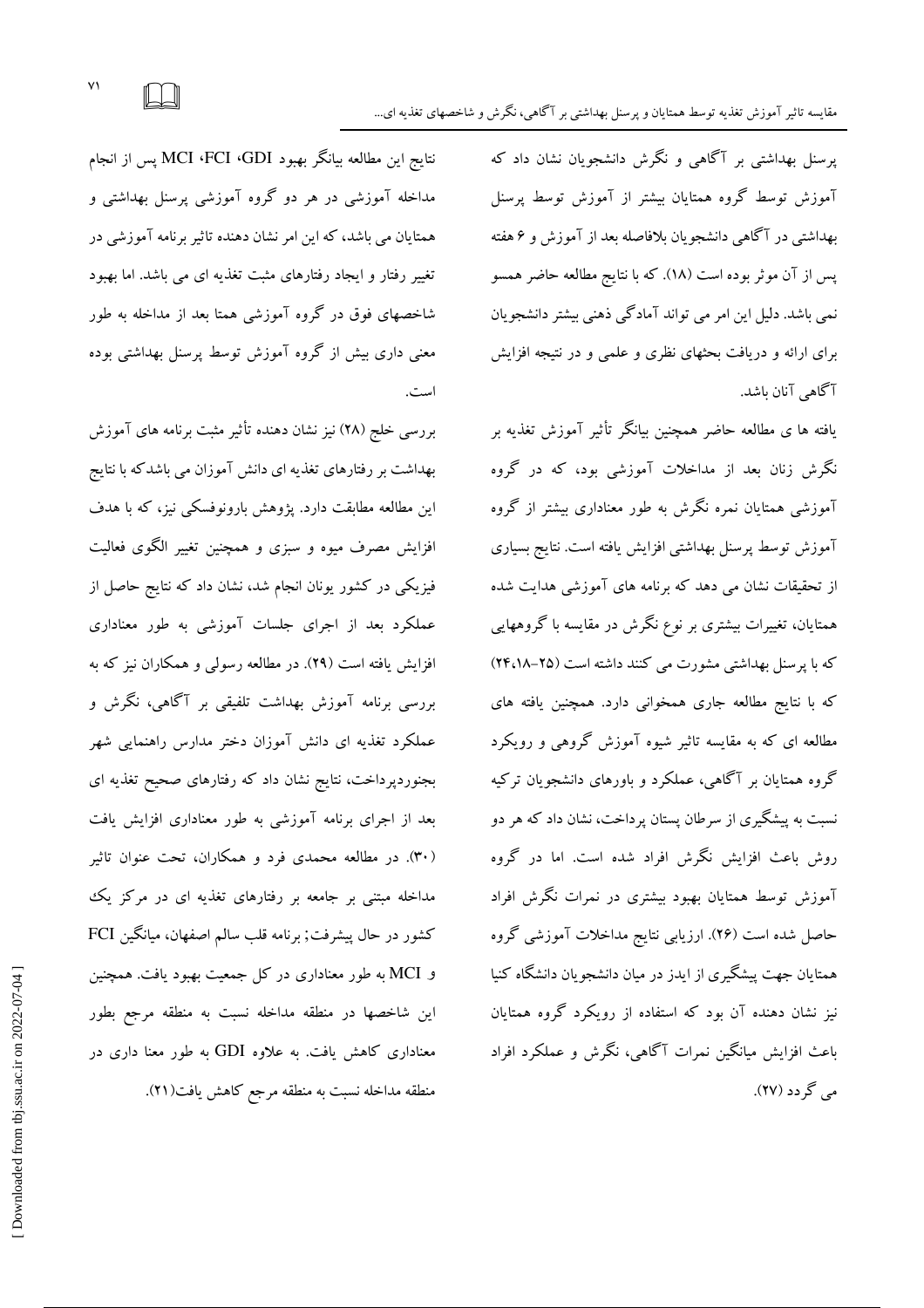نسبت به پرسنل بهداشتی، نشان دهنده تاثیر بیشتر آموزش توسط گروه همتایان است. لذا توصیه می گردد، این روش آموزشی به دلیل کارایی بیشتر و همچنین مقرون به صرفه بودن آن از لحاظ اقتصادی و زمانی، به عنوان یک روش آموزشی در زمینه آموزش بهداشت، بالاخص تغذیه استفاده شود با این حال باید توجه داشت كه مادران به عنوان همتا در انتقال اطلاعات بهداشتی علمی از یرسنل بهداشتی ضعیف تر می باشند.

از محدودیت های این مطالعه به ابزار سنجش متغیرها مربوط می شود و از آن جا که سنجش سازه ها به کمک ابزارهای خودگزارشی انجام شده است، تکمیل این پرسشنامه ها تا اندازه ای تحت تأثیر علایق فردی قرار می گیرد، لذا پیشنهاد می گردد به منظور بررسی رفتارهای تغذیه ای از روش های مبتنی بر مشاهده استفاده گردد.

بهبود بیشتر شاخصهای تغذیه ای (FCI ،GDI و MCI) و نگرش در زنان آموزش دیده توسط گروه آموزشی همتایان

#### References

1- Koch V, Pokorn D. Comparison of nutritional habits among various adult age groups in Slovenia. Nutr Res 1999; 19(8): 1153-1164.

2- Aldana SG, Greenlaw RL, Diehl HA, et al. The behavioral and clinical effects of therapeutic lifestyle change on middle-aged adults. Prev Chronic Dis 2006; 3(1): 1-16

3- Glal O. Nutrition-related health patterns in the Middle East. Asia Pac J Clin Nutr 2003; 12(3): 337-343

4- Ghassemi H, Harrison G, Mohammad K. An accelerated nutrition transition in Iran. Public Health Nutr 2002; 5(1): 149-155.

5- Gargari BP, Behzad MH, Ghassabpour S, et al. Prevalence of overweight and obesity among high school girls in Tabriz, Iran, in 2001. Food Nutr Bull 2004; 25(3): 288-291.

6- Maddah M. Pregnancy weight gain in Iranian women attending a cross-sectional study of public health centers in Rasht. Midwifery 2005; 21(4): 365-370

7- Mosavi Jazayeri SM. Knowledge, attitude and practices (KAP) of diet prescription among university students of Ahwaz,Iran. Asia Pac J clin Nutr 2004; 13 Suppl 1: 130

8- Triches RM, Giugliani ER. Obesity, eating habits and nutritional knowledge among school children. Rev Saudi Publican 2005; 39(4): 541-547

9-Sakamaki R, Toyama K, Amamoto R, et al. Nutritional knowledge, food habits and health attitude of Chinese university students -a cross sectional study. Nutr J 2005, 4:4.

10- Pirouznia M. The Association between nutrition knowledge and eating behavior in male and female adolescents in the US. Int J Food Sci Nutr 2001; 52(2):127-132.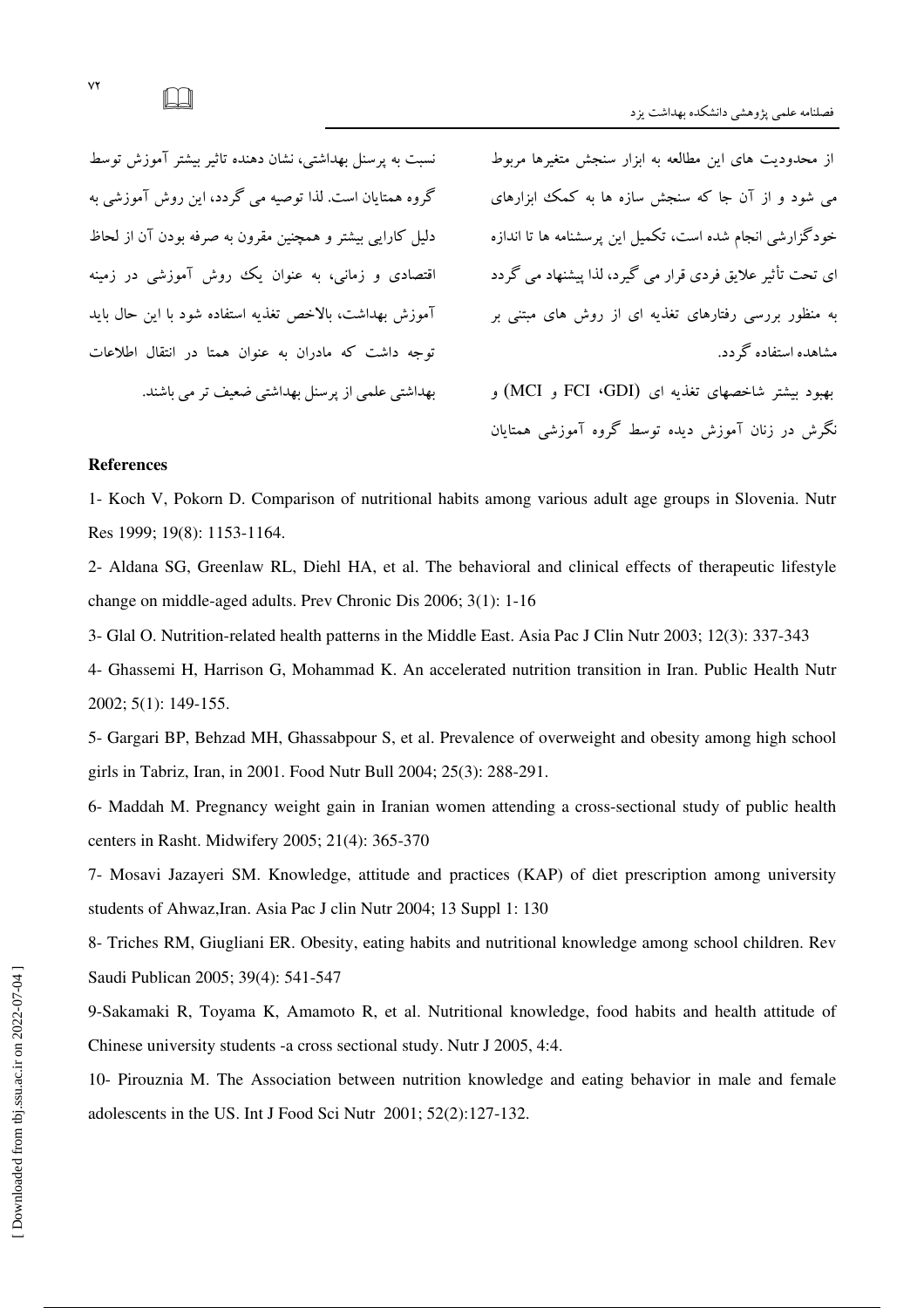11- Bashour HN. Survey of dietary habits of in-school adolescents in Damascus, Syrian Arab Republic. East Mediterr Health J 2004; 10(6): 853-862

12- Dallongeville J, Marecaux N, Cottel D, et al. Association between nutrition knowledge and nutritional intake in middle-aged men from northern France. Public Health Nutr 2001; 4(1): 27-33

13- Holdsworth M, Gerber M, Haslam C, et al. A comparison of dietary behavior in central England and a French Mediterranean region. Eur J Clin Nutr 2000;54(7): 530-9.

14- Speizer IS, Magnani RJ, Colvin CE. The Effectiveness of adolescent reproductive health interventions in developing countries: a review of the evidence. J Adolesc Health 2003; 33(5): 324-48

15- Coggins C, Segal S. AIDS and reproductive health. J Reprod Immunol 1998 41(1-2): 3-15.

16- Abbaspour Z, Saidian M, Abedi P. Peer education vs. health provider education

in knowledge and attitude about prevention and transmission of AIDS in high school students. Pak J Med Sci Q 2007;23(1): 108-10.

17- Azizi A, Amirian F, Amirian M. Effects of Peer Education, Education by Physician and Giving Pamphlets on HIV Knowledge in High School Students: A Comparative Study. Hayat 2008; 14(1): 5-12 [Persian]

18- Akbarzadeh M, Zangiabadi M, Moattari M, et al. Comparing the Effect of Teaching Breast Self-Examination by Peers and Health Care Personnel on Students Knowledge and Attitude. Iranian Journal of Medical Education 2009; 8 (2) :195-203[Persian]

19-Noori Sistani M, Merghati Khoi E, Taghdisi MH. Promoting Knowledge, Attitude and Practices (KAP) of the Mothers in their Girls Pubertal Health Based on Peer Education Approach. J Babol Univ Med Sci 2010; 11(6): 33-39[Persian]

20-Mohammadifard N, Kelishadi R, Safavi M,et al. Effect of a community-based intervention on nutritional behaviour in a developing country setting: the Isfahan Healthy Heart Programme. Public Health Nutrition 2007;12(9),1422-1430.

21-Khalaj Abadi Farahani F, Ebadifar Azar F. Comparing the effect of peer-led versus adult-led AIDS education on knowledge, attitude and self-efficacy of female students in high schools in 4th region of education ministry in Tehran, using socio-cognitive theory, 2002-03. Medical Journal of Reproduction & Infertility 2004; 5:77-91.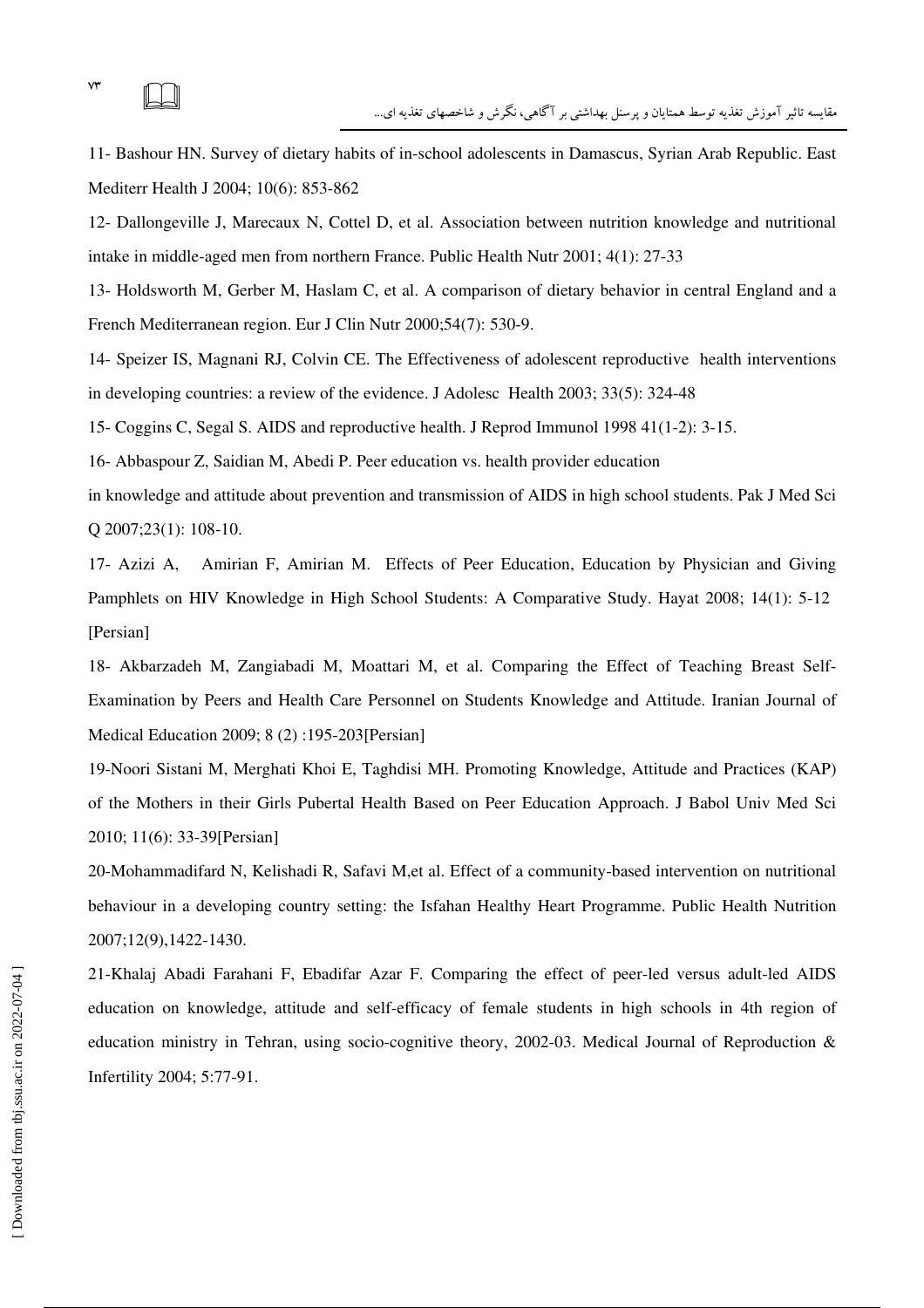22- Vakili MM. Assessment of effects of health education program in the fields of AIDS on knowledge and attitude of health volunteers in Zanjan city. Journal of Zanjan University of Medical Sciences & Health Services 1999; 7: 21-9. [Persian]

23- Miri MR, Fani MJ, Matlabi M, et al. Using health belief model for preventing STDs in medical students. Ofogh-e- Danesh, journal of Gonabad university of medical scinces and health services 2002;1: 34-26. [Persian]

24- Rickert VI, Jay MS, Gottlieb A. Effects of a peer-counseled AIDS education program on knowledge, attitudes, and satisfaction of adolescents. J Adolesc Health 199; 12(1): 38-43.

25-Borgia P, Marinacci C, Schifano P, et al. Is peer education the best approach for HIV prevention in schools? Findings from a randomized controlled trial. J Adolesc Health 2005; 36(6): 508-16

26- Karayurt Ö, Dicle A, Tuna Malak A. Effects of peer and group education on knowledge, beliefs and breast self examination practice among university students in Turkey. Turk J Med Sci 2009; 39(1): 59-66

27- Miller AN, Mutungi M, Facchini E, et al. An outcome assessment of an ABC-based HIV peer education intervention among Kenyan university students. J Health Commun 2008; 13(4): 345-56.

 28- Khalaj M, Zeidi A. Evaluation of the effect of health education on changing the nutrition knowledge and behaviors of elementary school students in Qazvin. Medical Sciences University of Shahrekord 2006; 8: 41- 49 [Persian]

29- Baranowski T, Davis M, Resnicow K, et al. Gimme 5 fruit, juice and vegetables for fun and health: Outcome evaluation. Health Educ Behav; 2000. 27: 96-111

30- Rasouli A, Tavafian SS, Amin Shokravi F. Effects of Integrated Health Education Program on knowledge, attitude and practical approaches of female students in Bojnurd secondary schools towards dietary regimen . Journal of North Khorasan University of Medical Sciences 2010; 2(2-3):73- 77. [Persian]